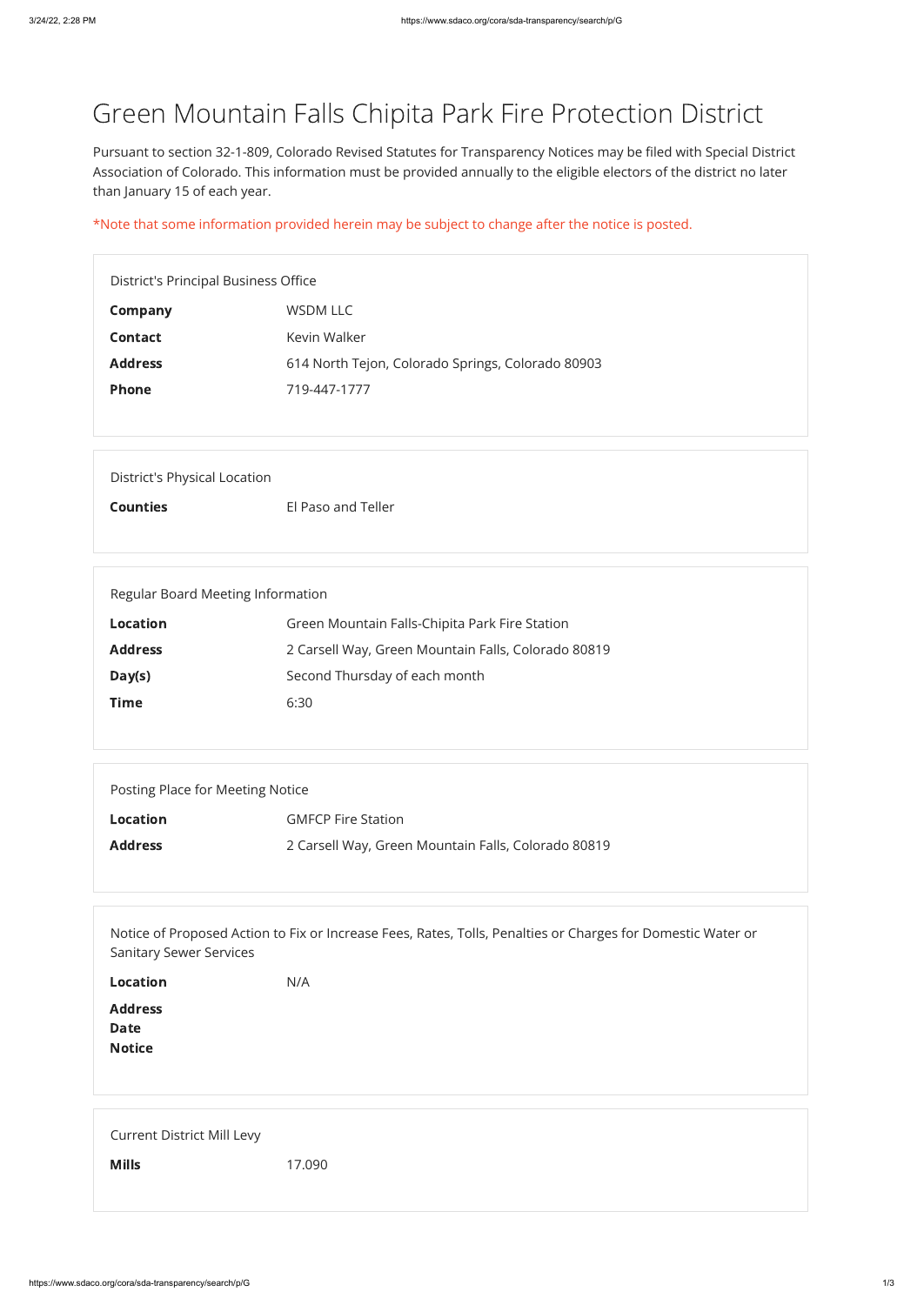Ad Valorem Tax Revenue

Revenue reported may be incomplete or unaudited as of the date this Notice was posted.

Amount(\$) 293,176

Date of Next Regular Election

**Date** 05/03/2022

Pursuant to 24-72-205 C.R.S

The district's research and retrieval fee is \$30 per hour

## District Policy

First hour is free. Request to be made with District approved form. Depending on request and at the District's discretion, prepayment may be required or payment upon delivery required

District contact information for open records request: Kevin Walker

## Names of District Board Members

|             | <b>Board Member 3</b> |
|-------------|-----------------------|
| <b>Name</b> |                       |

Dana Fuller

| <b>Board President</b> |                                                                     |
|------------------------|---------------------------------------------------------------------|
| <b>Name</b>            | <b>Rich Boman</b>                                                   |
| <b>Contact Info</b>    | rbgmf@yahoo.com                                                     |
| <b>Election</b>        | <b>Yes,</b> this office will be on the next regular election ballot |
|                        |                                                                     |
|                        |                                                                     |
| <b>Board Member 2</b>  |                                                                     |
| <b>Name</b>            | <b>Gary Florence</b>                                                |
| <b>Contact Info</b>    | gflorence@regis.edu                                                 |
| <b>Election</b>        | <b>Yes,</b> this office will be on the next regular election ballot |
|                        |                                                                     |

| <b>Contact Info</b>   | Dfuller45@msn.com                                               |
|-----------------------|-----------------------------------------------------------------|
| <b>Election</b>       | No, this office will not be on the next regular election ballot |
|                       |                                                                 |
| <b>Board Member 4</b> |                                                                 |
| <b>Name</b>           | Nicole Grassa                                                   |
| <b>Contact Info</b>   | nlgrassa@gmail.com                                              |
| <b>Election</b>       | No, this office will not be on the next regular election ballot |
|                       |                                                                 |